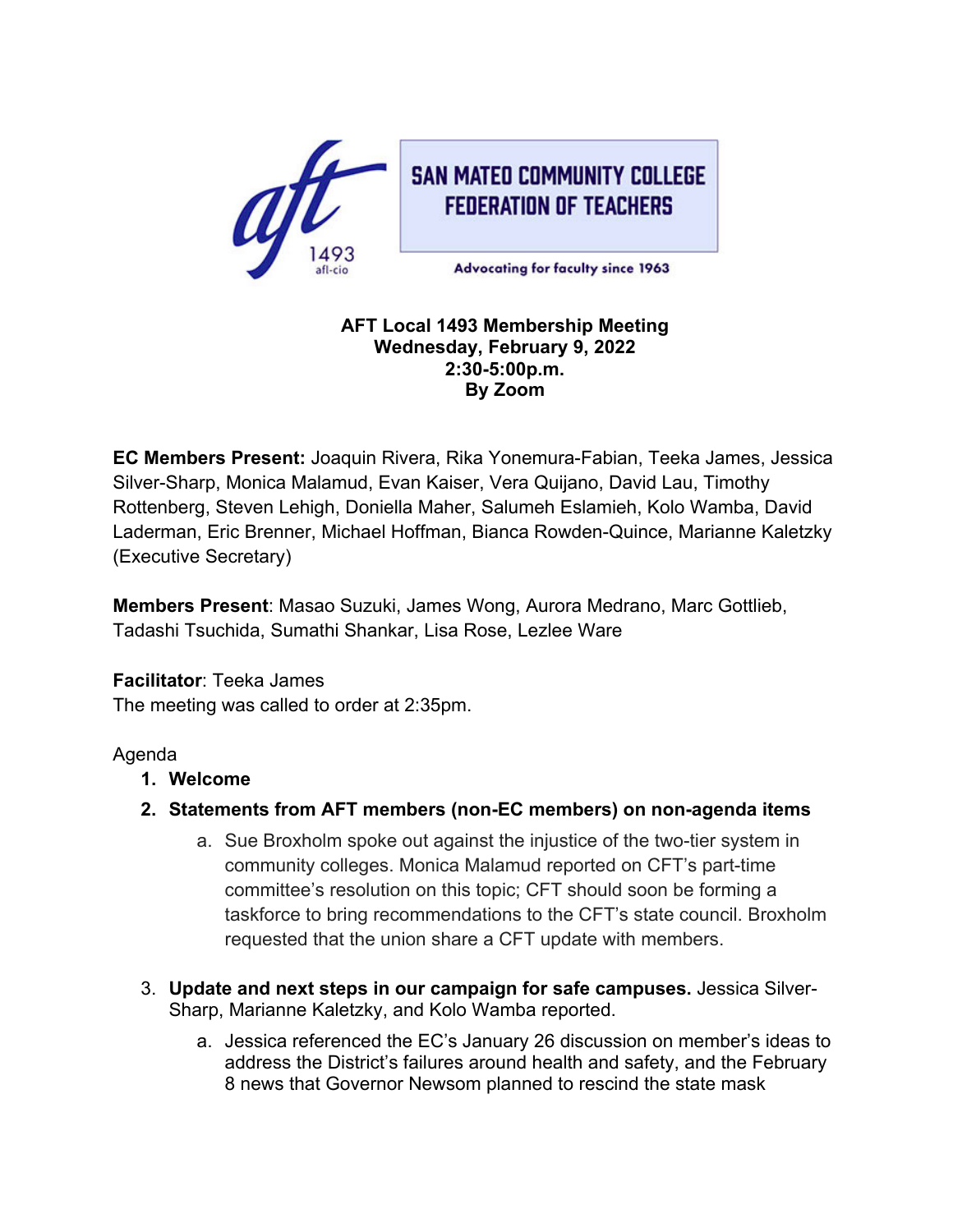mandate beginning February 15. At this time, the District's plans are unknown.

- b. Marianne spoke about the union's latest efforts to begin networking with members to build support for fair contract provisions including around health and safety matters in the immediate future.
- c. Kolo provided updates on the District's latest shortfalls and delays regarding availability of high quality masks, antigen tests, and onsite testing at each campus.
- **4. Proposals for 2022-2025 Contract\*** Joaquín Rivera and Monica Malamud reported.
	- a. Proposals for our new three-year contract include increasing dental plan coverage including adjunct eligibility for dental/vision plan, family/child leave for one month's pay, professional development language clarification, strengthening seniority and holiday pay for adjuncts, all lab rates increased to 1 FLC/hr, incorporate language of MOU for distance education into the main contract, adding language on intellectual property and on class assignments and cancellations, academic freedom and freedom of speech, reasonable accommodations, evaluation of admins, language that teaching off-site is voluntary, revised evaluation form language (Appendix G), and definitions of faculty coordinator roles.
	- b. Members noted that the Academic Senate plans to bring additional evaluation information to the next EC meetings; asked that overload pay apply to full-time faculty during holiday weeks as well; raised issue that adjuncts teaching hi-flex they must teach fewer classes, which results in lost pay, and is not the case for full-time faculty; requested language clarifying that our professional development leave program does not reimburse for tuition.
- 5. **Contract Action Team update** (esp. work to broaden our CAT network; 2/25 semester planning event) Timothy Rottenberg and Rika Yonemura-Fabian reported.
	- a. CAT held a retreat last week joined by about 30 members as well as CFT reps who shared powerful organizing ideas and strategies for winning a fair contract. To build a communications network, members chose colleagues in their divisions to reach out to proactively as part of our next contract campaign. Members interested in joining the campaign should contact Timothy or Rika and plan to attend CAT's March 4 planning meeting.
- **6. Discussion: history of organized labor and race in the United States; what it means to be an anti-racist union** Michael Hoffman and David Lau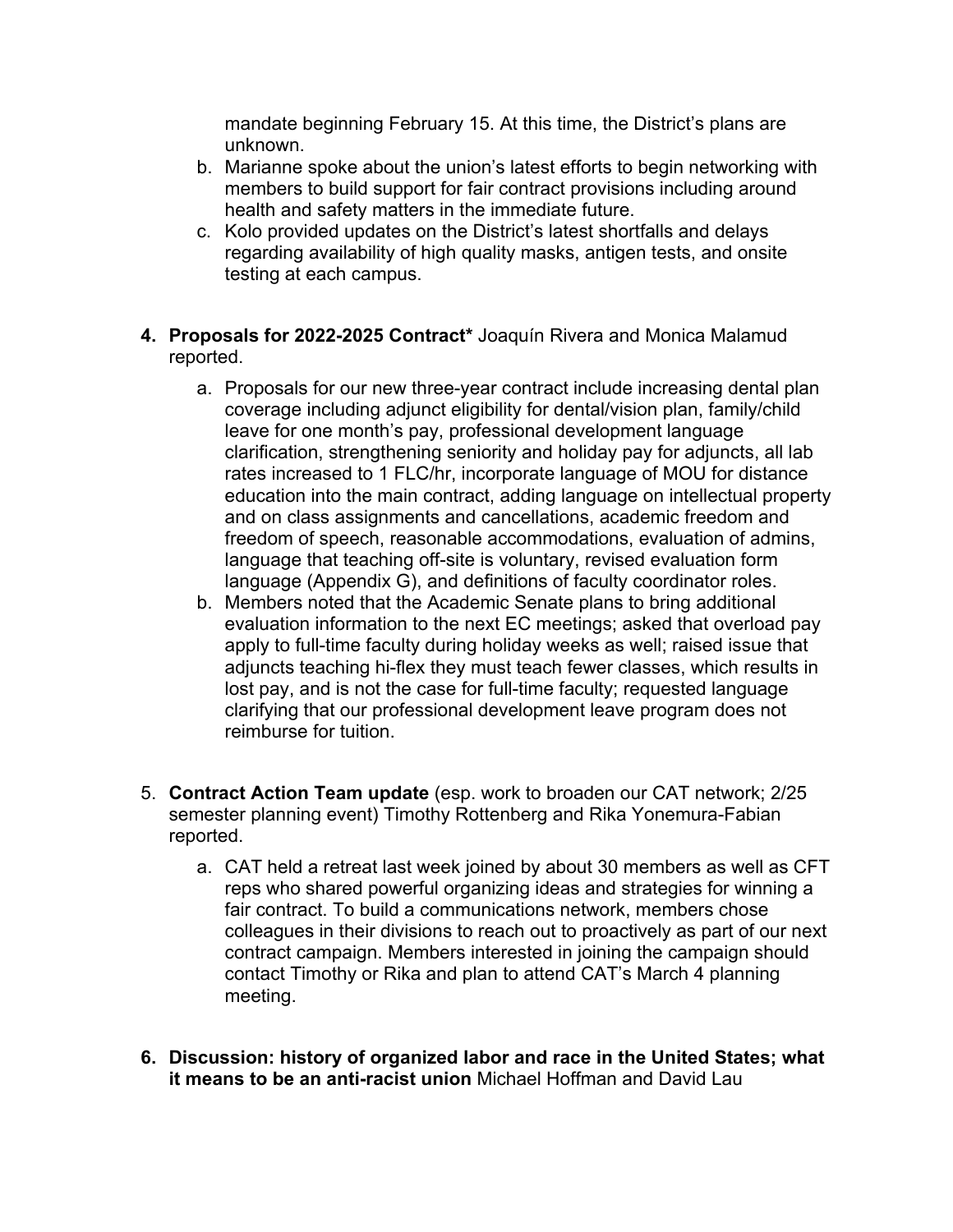- a. Michael Hoffman shared historical information about role(s) of labor organizations in systematically perpetuating injustice among groups of workers in our society and the need for unions like ours to proactively participate in anti-racist work to promote equality in the working and living conditions of all workers and asked "What does it mean to be an antiracist union?"
- b. Vera Quijano: spoke from her perspective as a Russian-Filipina daughter of immigrants and advised the union to pay close attention to changing data reflecting student diversity and not confuse equity with equality, noting that the population of our administrators, racially speaking, does not reflect the student body. She prefers other terms to "anti-racist."
- c. Doniella: worker protections are not always used to protect diversity in regards to dean's hiring decisions; the union must be conscientious in supporting the growth of more diverse faculty without giving the leadership more power.
- d. David Lau: historically in the US employers have played on idea of distinct races to disable strike waves. The American labor movement was traditionally narrow, excluding many groups. Our contemporary labor movement is smaller but more diverse. The movement stands to benefit from growing diversity and this critical historical perspective.
- e. Rika: in cases of grievances at our campus, treatment of faculty is racialized and the current contract does not improve solidarity among groups. What else can the union provide? AOC is mostly women of color showing that equity work is often minoritized among us; it should be more universal as EC work.
- f. Eric: we need to focus our efforts on current workplace/practical issues, such as through our AOC, and support and build on that.
- g. Evan: Anti-racism work should not be siloed or assigned to one area. Evan would like to start a labor reading club this summer, let him know if you're interested.
- h. Marianne: Anti-racism work should be a principle and commitment in our minds in everything we do. Structures of white supremacy are the status quo and how they functioned historically matters to our present work.
- i. Members are encouraged to share additional ideas with David and Michael.

### **7. Announcement of request for local office endorsement and call for volunteers to create a process** Marianne Kaletzky reported.

- a. James Coleman, running against current BOT member Maurice Goodman for California Assembly, has requested our local's endorsement. Members discussed the idea of forming ad hoc committee to define AFT's process for deciding endorsements going forward.
- b. Members discussed whether and how AFT has endorsed candidates previously; whether this endorsement question should reside with COPE; if having a codified process for deciding endorsements would be beneficial in responding to CFT's